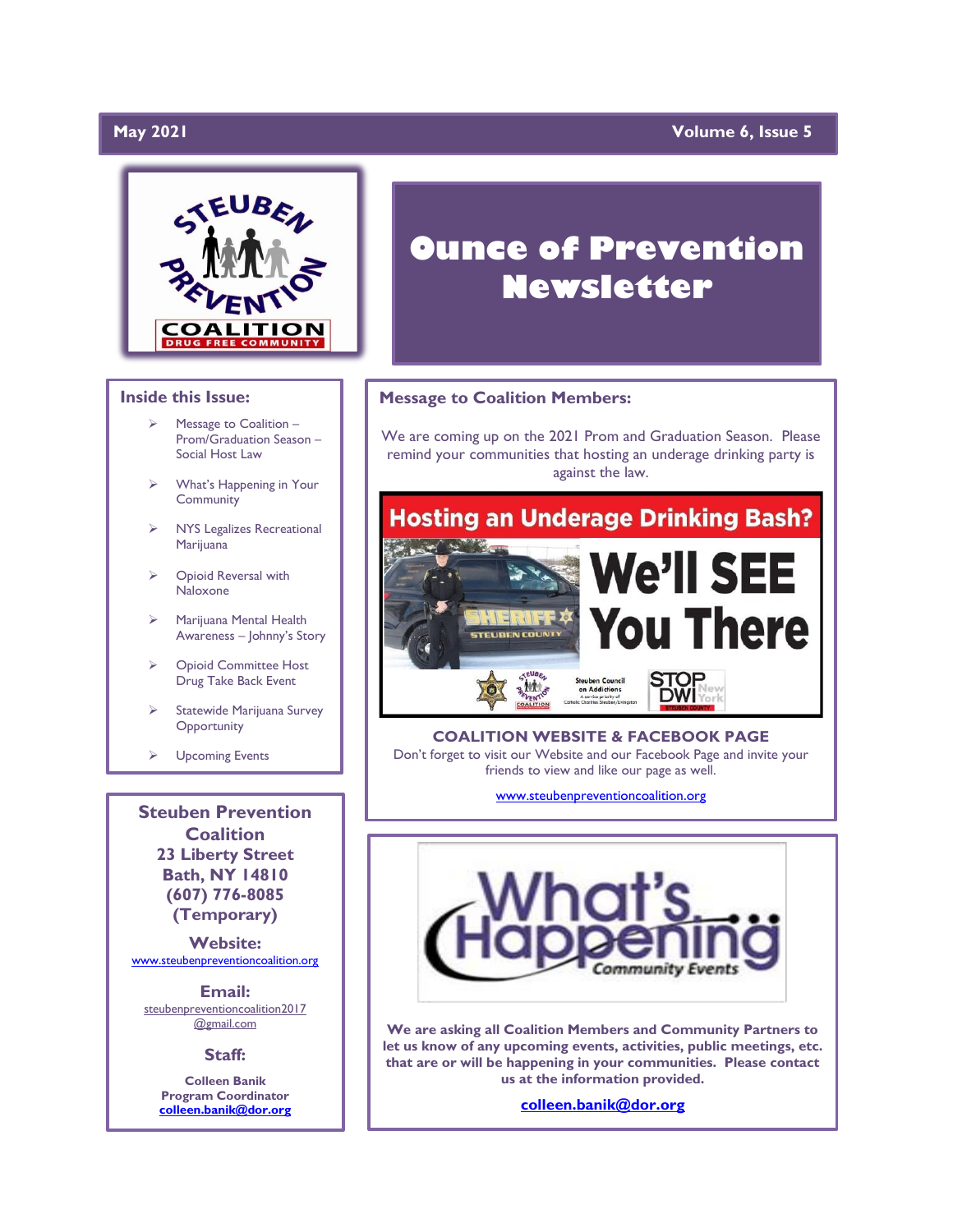### **May 2021 Page 2 Page 2 Page 2 Page 2 Volume 6, Issue 5**

# **NYS Legalizes Recreational Marijuana**

On March 31, 2021, the New York State Legislature passed MRTA S854A legalizing recreational marijuana in NYS.

[https://www.nysenate.gov/legislation/](https://www.nysenate.gov/legislation/bills/2021/S854A) [bills/2021/S854A](https://www.nysenate.gov/legislation/bills/2021/S854A)

#### **Legal Does Not Mean Safe**

Here are some things you need to know:

If you're under 21 its illegal to use or possess marijuana. Who is allowed to use marijuana? Anyone age 21 or older can legally possess or consume marijuana. It is illegal to give anyone under the age of 21 marijuana.

Potency levels are higher than you think, and it can sneak up on you. The potency level of marijuana has increased over the years and the concentration is often unknown.

Driving high is a DUI. Don't consume and drive. Driving while impaired is illegal. It doesn't matter what substance you are using. If you are not sure if you are impaired, don't drive.

Know your risks. Marijuana can affect people differently based on body type, health conditions, type of marijuana used and prior history of use.

Marijuana can be addictive. The younger you start, the more problems it can cause. People who begin using before the age of 18 are at greater odds for addiction to marijuana and other drugs, as well as mental health concerns.

For more information visit:

### <https://ncadd-ra.org/>



### **Opioid Reversal with Naloxone**

Connie Terry Program Assistant Opioid Committee May 2021



Naloxone is a prescription medicine used to treat suspected opioid overdose. It is a critical tool for individuals, families, first responders and communities to help reduce opioid deaths. (1) There are three FDA-approved forms of naloxone injectable, auto-injector and nasal spray (Narcan). It works within a few minutes to quickly restore breathing and is safe to use, even in cases when first responders are not sure which drug the victim has ingested. Naloxone is not effective against cocaine, benzodiazepines, Xanax, and alcohol, and will not create added risk to the recipient's health if used. People who administer Naloxone in an emergency situation are covered in NYS by the Good Samaritan Law.

Anyone of any age who uses opioid medications (oxycodone, hydrocodone, codeine, morphine, fentanyl, etc.) to manage pain should have naloxone available in the event of accidental overdose. In addition, anyone using heroin or other injectable pain medications is at high risk for overdose; they too, should carry naloxone with them. In Rochester NY, Maisie's Law https://www.rochesterfirst.com/news/local-news/maisies-law-signed-by-bello-

requires-narcan-with-opioid-prescriptions-to-prevent-overdoses/

was signed in March 2021 requiring Narcan with all opioid prescriptions to prevent opioid overdose. It's worth noting that NYS has a statewide standing order allowing pharmacists to dispense Narcan to anyone without a prescription, although a doctor's prescription is preferred. Anyone in NYS who needs naloxone can get it at a participating pharmacy. Health insurance companies are not required to pay for naloxone, but many opt to. Without insurance the cost ranges from \$95-\$140.00 per dose. With insurance, the copay is generally \$20. Auto-injectors (Envizio) can cost as much as \$4000.00 for two injectors.

Signs of overdose include unusual sleepiness and inability to rouse with a loud voice or a sternum rub combined with slow, shallow or no breathing. A black circle in the center of the colored part of the eye, (pinpoint pupils), in someone who is difficult to awaken is another common sign. Be aware that some patients show aggressive behavior upon abrupt reversal of opioid overdose. Sudden opioid withdrawal symptoms may include body aches, nausea and diarrhea, fever, shivering or trembling, sweating, nervousness and anxiety, and increased blood pressure.

During 2020, Steuben County nine people were lost to overdose death. So far in 2021, there have been 2 fatalities. Having Narcan available is an essential safety measure that community members can take to prevent overdose deaths.

**(1) FDA: Norman E. Sharpless MD, Statement on continued efforts to increase availability of all forms of naloxone to help reduce opioid overdose deaths**

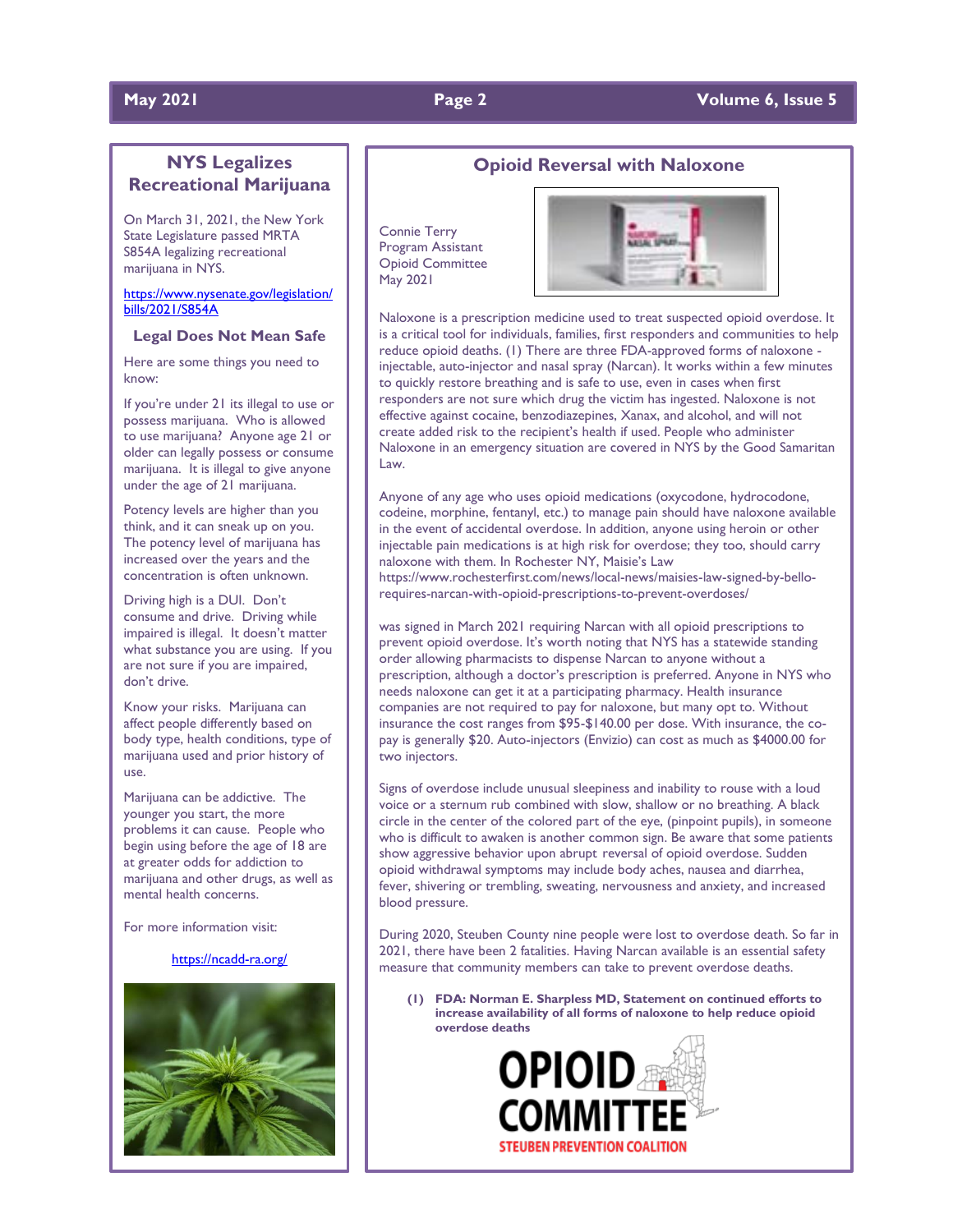# **May 2021 Page 3 Volume 6, Issue 5**

# **May is Marijuana Mental Health Awareness Month**

# **JOHNNY'S STORY**

Johnny Stack was born on February 7, 2000 and died by suicide on November 20, 2019 at the age of 19. He was an incredibly intelligent, funny, charming, handsome young man, which you can see in his **tribute video**.

We are a normal suburban family and did normal family things. He had a happy life, a 4.0 GPA with a scholarship to college, and a family who loved him very much.

Unfortunately, we live in Colorado, which was the first state to legalize marijuana in 2014, when Johnny was 14 years old.

Three days before he passed, he came over for dinner. He lived in our condo a couple miles down the street and would often pop in for a home-cooked meal. "I need to tell you that you were right," he said to me. "Right about what?" I ask. "Right about the marijuana. You told me weed would hurt my brain, and it's ruined my mind and my life. You were right all along. I'm sorry, and I love you." He died by suicide three days later.

For the full story on Johnny Stack visit:

#### <https://johnnysambassadors.org/johnny/>

# **May 10th – May 14th National Substance Abuse Prevention Week**



# **Steuben Prevention Coalition Opioid Committee Holds Successful Drug Take Back Day**

The Steuben Prevention Coalition Opioid Committee held a Drug Take Back Day on April 24, 2021 collecting 50 pounds of medications for safe disposal.

A special thank you goes out to our staff and volunteers who assisted in this successful effort to keep our communities safe. Sheriff Jim Allard, Undersheriff John McNelis, Deputies Robert Shepherd and Ryan Andrews, Carla Chace, Brandon Beuter, Stacey O'Dell, Connie Terry and Mary Perham.





**[https://www.deadiversion.usdoj.gov/drug\\_disposal/takeback/](https://www.deadiversion.usdoj.gov/drug_disposal/takeback/)**